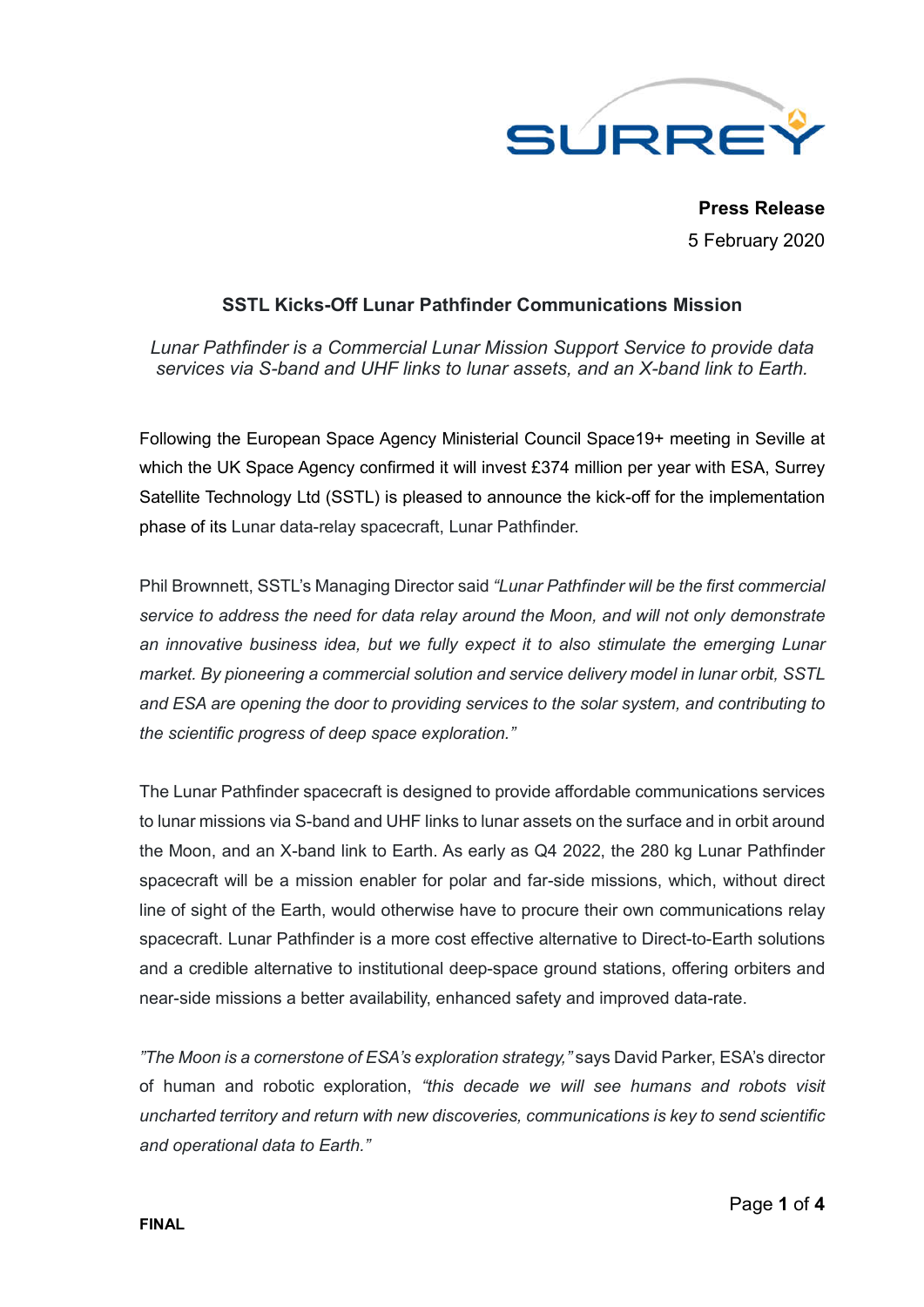

*"We are returning to the Moon with commercial and international partners, and the Lunar Pathfinder mission will be an integral part."*

To support booming demand from Lunar missions and a clear goal in the scientific community to undertake detailed study and analysis of the Aitken Basin, Lunar Pathfinder intends to operate in a stable elliptical orbit to provide long duration visibility of the Southern Lunar Hemisphere each day, with maximum opportunities for the transmission and reception of data between Earth and the lunar surface. NASA's Artemis programme also calls for "landing the first American woman and next American man at the South Pole of the Moon by 2024, followed by a sustained presence on and around the Moon by 2028" and Lunar Pathfinder is accordingly working towards a launch in Q4 2022 to support early NASA missions.

In parallel to the Lunar Pathfinder mission SSTL has been working on future plans for a constellation of spacecraft around the Moon, capable of providing enhanced communications, as well as navigation services for the Lunar market as it grows from exploration to commercial exploitation and even tourism.

Acting both as technology and service demonstrator, Lunar Pathfinder is the opportunity for scientific and commercial mission developers to support the development, test and standardisation of Lunar communication infrastructure, and for emerging off-planet telcos to acquire experience of lunar asset operations and off-planet service delivery. Lunar Pathfinder is thus laying the foundation to support sustainable science and exploration for the next twenty years and beyond – bringing with it the possibility that when humans next set foot on the Moon we will be hearing not "Houston we've landed" but instead "Guildford…

**ENDS**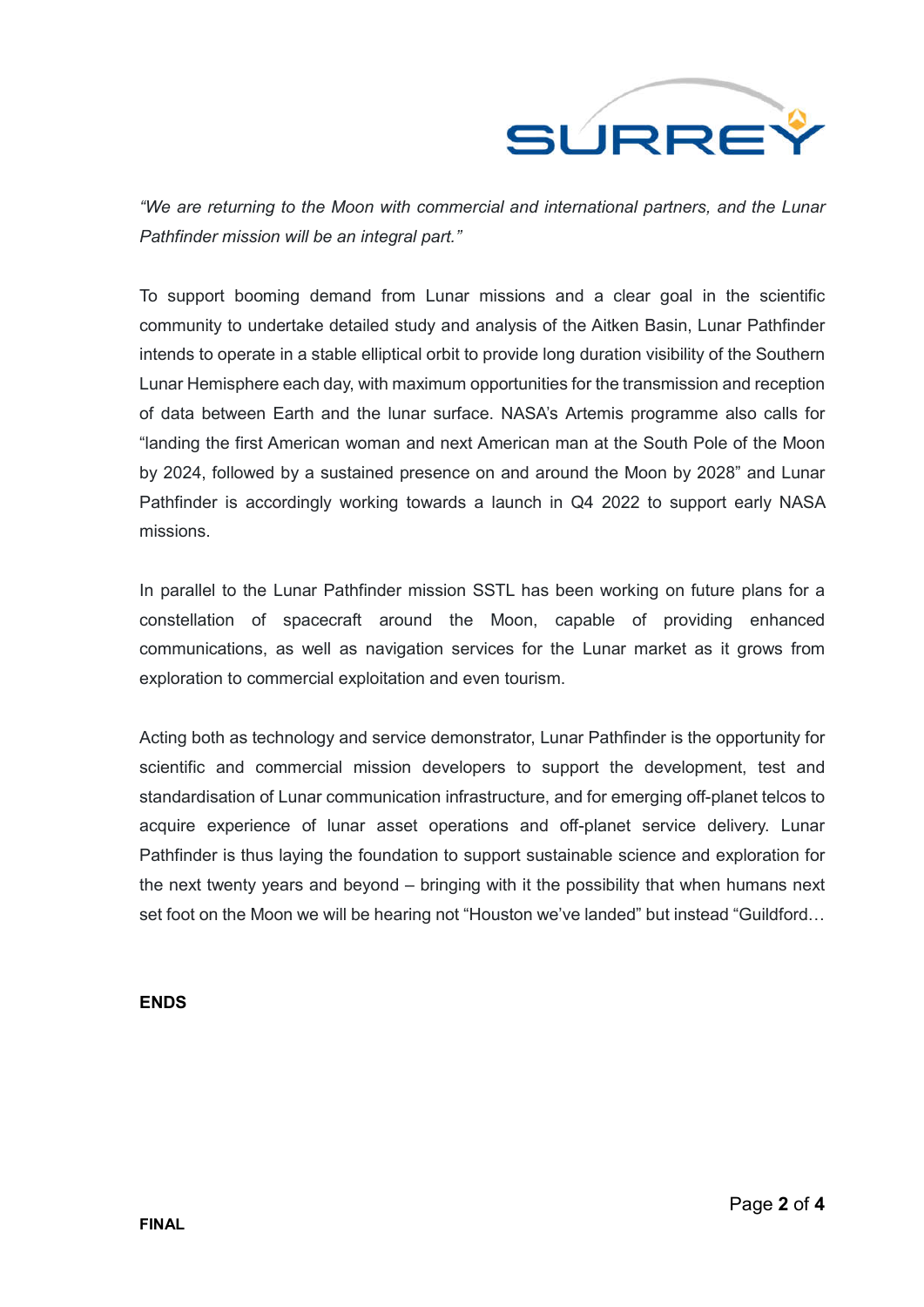

#### **Notes to editor:**

**Full size accompanying images** for this press release can be downloaded at https://www.sstl.co.uk/lunar-ko



Lunar Pathfinder Mission. Credit SSTL



Lunar Pathfinder spacecraft 2019. Credit SSTL

### **Press Contact:**

Joelle Sykes, PR Manager, SSTL Tel: +44 (0)1483 804243 Mob: 07775 000853 Email: j.sykes@sstl.co.uk

**FINAL**